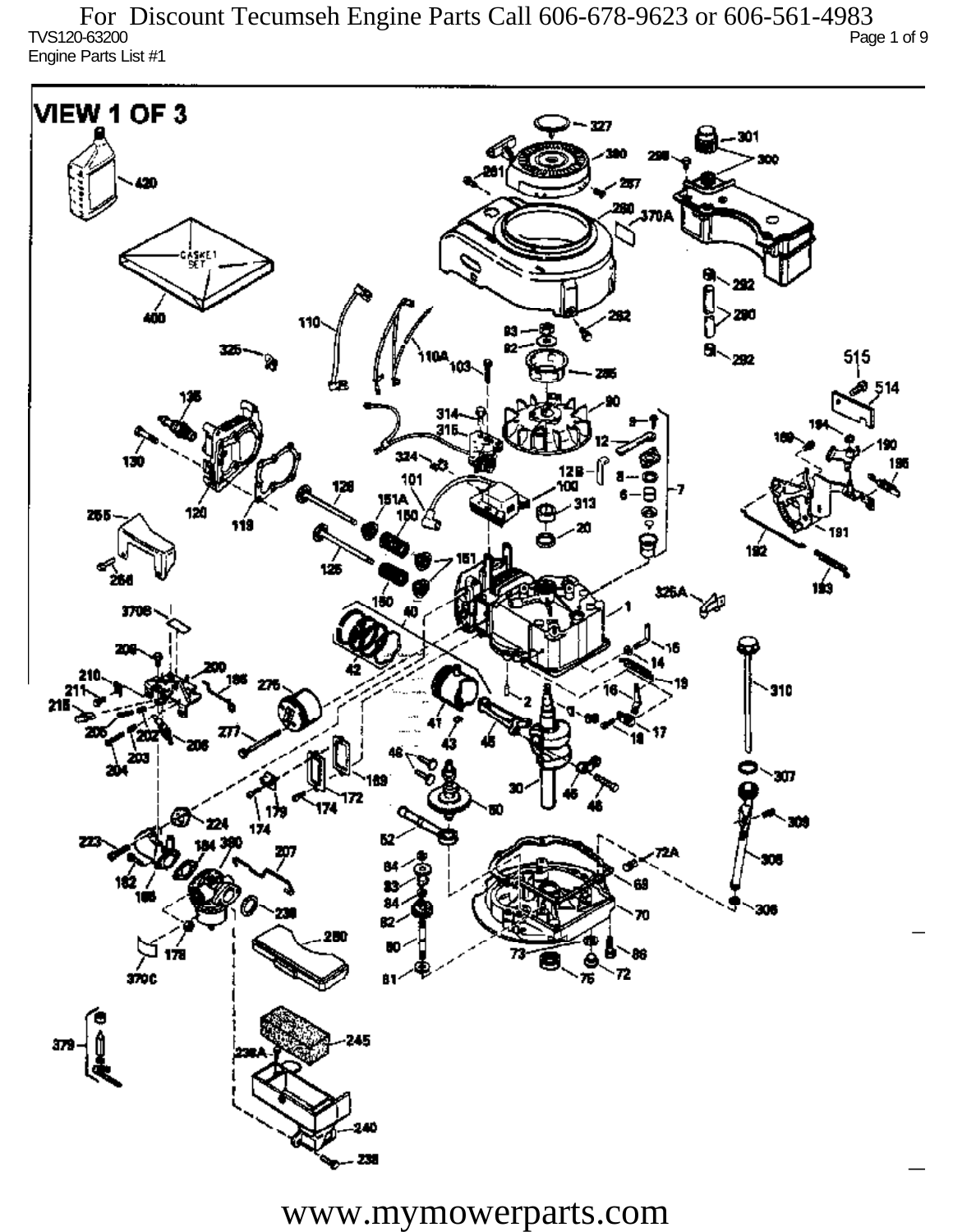| Ref # Part Number | Qty | <b>Description</b>                                           |
|-------------------|-----|--------------------------------------------------------------|
| 1 33729A          |     | Cylinder (Incl.2 & 20) (2-13/16" Bore)<br>(Inverted Ports)   |
| 2 26727           |     | Pin, Dowel                                                   |
| 6 33734           |     | Element, Breather                                            |
| 7 34214A          |     | Breather Ass'y. (Incl. 6, 8, 9, 12, & 12A)                   |
| 8 33735           |     | * Gasket, Breather                                           |
| 9 30200           |     | Screw, 10-24 x 9/16"                                         |
| 12A 34695         |     | Elbow, Breather tube                                         |
| 12 33886          |     | Tube, Breather                                               |
| 14 28277          |     | Washer, Flat                                                 |
| 15 30589          |     | Rod, Governor (Incl. 14)                                     |
| 16 31383A         |     | Lever, Governor                                              |
| 17 31335          |     | Clamp, Governor lever                                        |
| 18 650548         |     | Screw, 8-32 x 5/16"                                          |
| 19 33578          |     | Spring, Governor                                             |
| 20 32600          |     | Seal, Oil                                                    |
| 30 34845          |     | Crankshaft                                                   |
| 40 34535          |     | Piston, Pin & Ring Set (Std.) (2-13/1 6")                    |
| 40 34536          |     | Piston, Pin & Ring Set (.010" OS)                            |
| 40 34537          |     | Piston, Pin & Ring Set (.020" OS)                            |
| 41 33562B         |     | Piston & Pin Ass'y.(Incl. 43)(Std.)(2 -13/16")               |
| 41 33563B         |     | Piston & Pin Ass'y. (Incl. 43) (.010" OS)                    |
| 41 33564B         |     | Piston & Pin Ass'y. (Incl. 43) (.020" OS)                    |
| 42 33567          |     | Ring Set (Std.) (2-13/16" Bore)                              |
| 42 33568          |     | Ring Set (.010" OS)                                          |
| 42 33569          |     | Ring Set (.020" OS)                                          |
| 43 20381          |     | Ring, Piston pin retaining                                   |
| 45 32875          |     | Rod Assy., Connecting (Incl. 46)                             |
| 46 32610A         |     | Bolt, Connecting rod                                         |
| 48 27241          |     | Lifter, Valve                                                |
| 50 33154          |     | Camshaft                                                     |
| 52 29914          |     | Oil Pump Assy.                                               |
| 64 30063          |     | Screw, Torx T-30, 1/4-20 x 1/2"                              |
| 64A 8345          |     | Washer, Flat                                                 |
| 69 35261          |     | * Gasket, Mounting flange                                    |
| 70 34311C         |     | Flange Ass'y. (Incl. 72, 72A, 73, 75 & 80)                   |
| 72 30572          |     | Plug, Oil drain (Incl. 73)                                   |
| 73 28833          |     | * Drain Plug Gasket (Not req. W/plastic plug)                |
| 75 27897          |     | Seal, Oil                                                    |
| 80 30574          |     | Shaft, Governor                                              |
| 81 30590A         |     | Washer, Flat                                                 |
| 82 30591          |     | Gear Assy., Governor (Incl. 81)                              |
| 83 30588A         |     | Spool, Governor                                              |
| 84 29193          |     | Ring, Retaining                                              |
| 86 650488         |     | Screw, 1/4-20 x 1-1/4"                                       |
| 89 610995         |     | <b>Flywheel Key</b>                                          |
| 90 611046A        |     | <b>Flywheel</b>                                              |
| 92 650815         |     | Washer, Belleville                                           |
| 93 650816         |     | Nut, Flywheel                                                |
| 100 730207        |     | Magneto-to-Solid State Conv. Kit (Includes solid state       |
|                   |     | module, solid state flywheel key, and instructions.) (Use as |
|                   |     | required on external ignition engines only.)                 |
|                   |     |                                                              |
| 100 34431         |     | Solid State Ignition (This coil has been superseded to       |
|                   |     | 730207 solid state conversion kit)                           |
| 101 610118        |     | Cover, Spark plug (Use as required)                          |
| 103 650814        |     | Screw, Torx T-15, 10-24 x 1"                                 |
| 103 650489        |     | Screw, 1/4-20 x 5/8"                                         |
| 110 34432         |     | <b>Ground Wire</b>                                           |
|                   |     | www.mymowerparts.com                                         |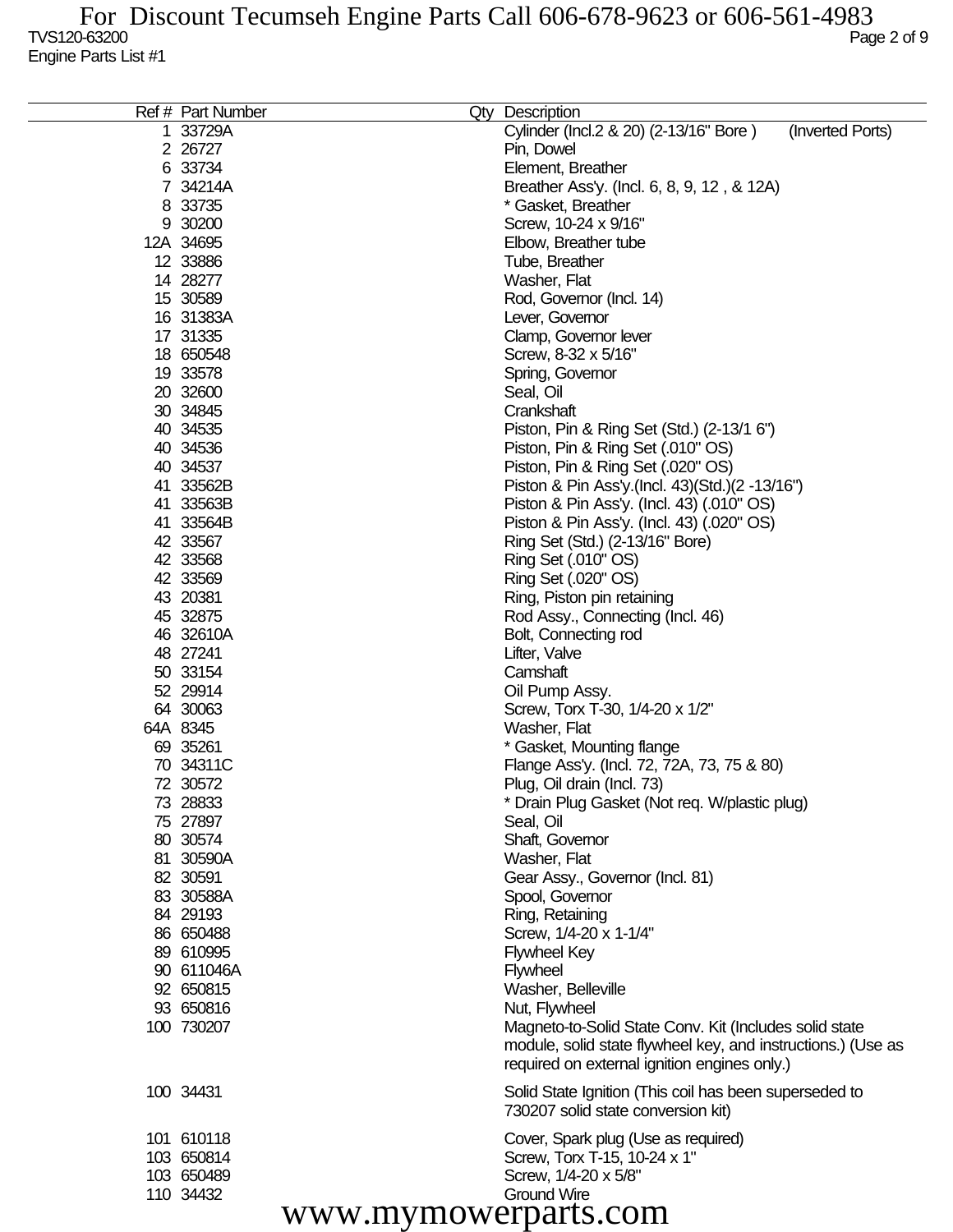| Ref # Part Number | Qty Description                                       |
|-------------------|-------------------------------------------------------|
| 118 730194        | Rope Guide Kit (Use as required)                      |
| 119 33554A        | * Gasket, Head                                        |
| 120 34342         | Head, Cylinder                                        |
| 125 29314B        | Intake Valve (Std.) (Incl. 151) (Conventional Ports)  |
| 125 29313C        | Exhaust Valve (Std.) (Incl. 151) (Inverted Ports)     |
| 125 29315C        | Exhaust Valve (1/32" OS) (Incl. 151) (Inverted Ports) |
| 126 29313C        | Exhaust Valve (Std.) (Incl. 151) (Conventional Ports) |
| 126 34776         | Exhaust Valve (Std.) (Incl. 151) (Conventional Ports) |
| 126 32644A        | Intake Valve (Incl. 151) (Inverted Po rts)            |
| 126 32645A        | Intake Valve (1/32" OS) (Incl. 151) (Inverted Ports)  |
| 127 650691        | Washer, Flat                                          |
| 129 650818        | Screw, 5/16-18 x 1-1/2"                               |
| 130 6021A         | Screw, 5/16-18 x 1-1/2" (Use as requi red)            |
| 130 650697A       | Screw, 5/16-18 x 2-1/2" (Use as requi red)            |
| 135 33636         | <b>Resistor Spark Plug</b>                            |
| 150 31672         |                                                       |
|                   | Spring, Valve                                         |
| 151 31673         | Cap, Lower valve spring                               |
| 167 650688        | Screw, 10-32 x 1" (Drilled thru)                      |
| 168 32924         | Spring, Speed adjusting screw                         |
| 169 27234A        | Gasket, Valve spring box cover                        |
| 172 32755         | Cover, Valve spring box                               |
| 174 650128        | Screw, 10-24 x 1/2"                                   |
| 178 29752         | Nut & Lockwasher, 1/4-28                              |
| 182 30088A        | Screw, 1/4-28 x 1"                                    |
| 184 26756         | * Gasket, Carburetor                                  |
| 186 34337         | Link, Governor spring                                 |
| 200 33155A        | Control Bracket (Incl. 206)                           |
| 201 33150         | Bracket, Over-ride                                    |
| 206 610973        | Terminal (Use as required)                            |
| 207 34336         | Link, Throttle                                        |
| 209 30200         | Screw, 10-24 x 9/16"                                  |
| 210 27793         | Clip, Conduit                                         |
| 211 28942         | Screw, 10-32 x 3/8"                                   |
| 223 650142        | Screw, 1/4-20 x 1-1/8"                                |
| 224 33751A        | * Gasket, Intake pipe                                 |
| 238 28820         | Screw, 10-32 x 1/2"                                   |
| 239A 27272A       | Gasket, Air cleaner                                   |
| 245 30727         | Filter, Air cleaner                                   |
| 246E 35435        | Filter, Pre-air (Use as required)                     |
| 250D 31715        | Cover, Air cleaner                                    |
| 260 34835         | Housing, Blower                                       |
| 261 30200         | Screw, 10-24 x 9/16"                                  |
| 262 650831        | Screw, 1/4-20 x 15/32"                                |
| 275E 35771        | Muffler (Incl. 274)                                   |
| 277 650795        | Screw, 1/4-20 x 2-1/4" (Use as requir ed)             |
| 277 650774        | Screw, 1/4-20 x 2-3/8" (Use as requir ed)             |
| 277 792005        | Screw, 1/4-20 x 2-1/2" (Use as requir ed)             |
| 287 650802        | Screw, 1/4-20 x 5/8"                                  |
| 290 34357         | Fuel Line (Epichlorohydrin 6-3/4")(17 cm)             |
| 290 29774         | Fuel Line(Braided 8-1/4")(21 cm)(Use as req.)         |
| 290 30705         | Fuel Line (Braided 16")(40 cm)(Use as req.)           |
| 290 30962         | Fuel Line (Braided 32")(81 cm)(Use as req.)           |
| 292 26460         | Clamp, Fuel line                                      |
| 298 28763         | Screw, 10-32 x 35/64"                                 |
| 301 33032         | Fuel Cap (Use as required)                            |
| 305 34264         | Oil Fill Tube                                         |
| 306 34265         | Gasket, Oil fill tube                                 |
|                   |                                                       |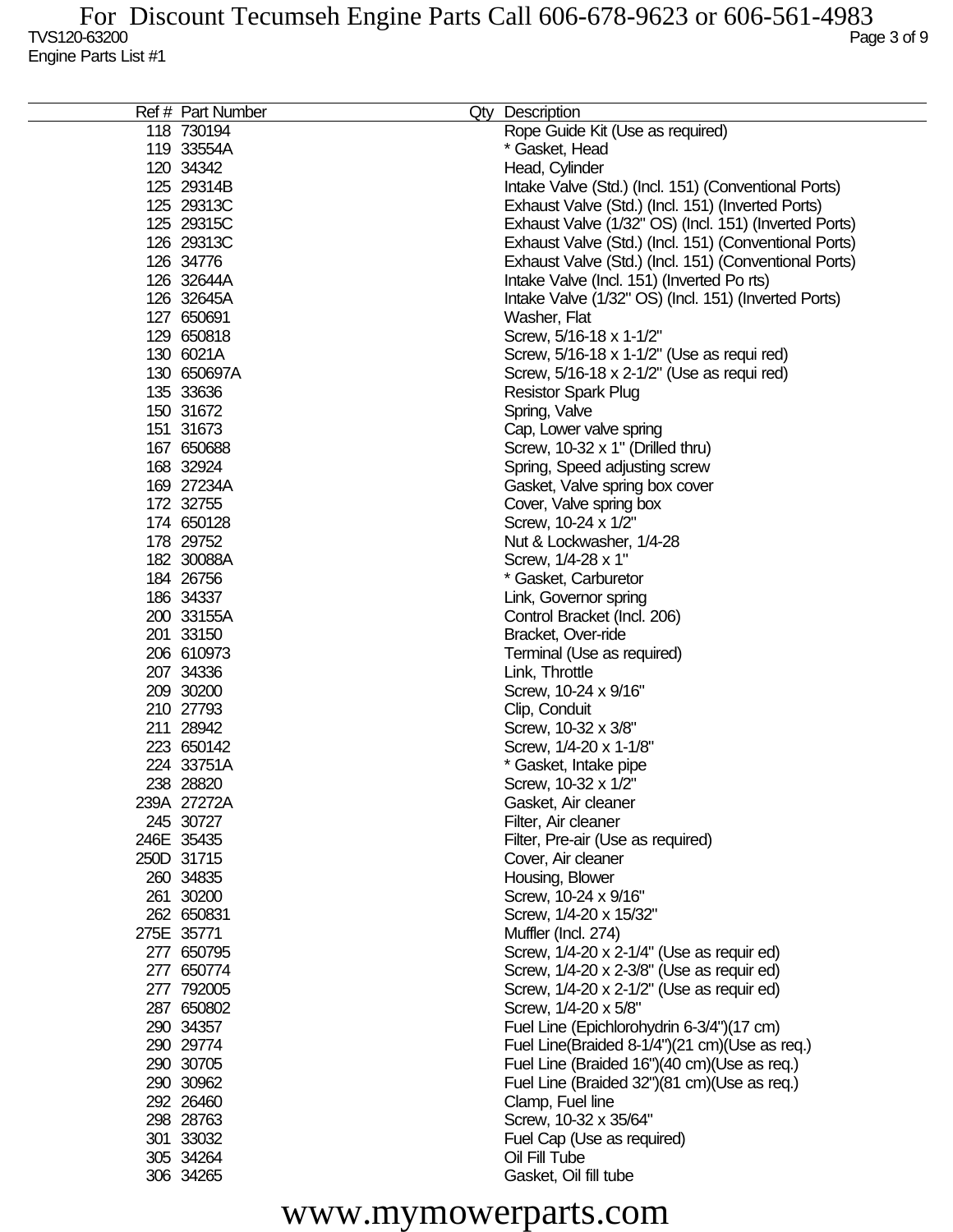| Ref # Part Number                                                                                                                                                                                                     | Qty Description                                                                                                                                                                                                                                                                                                                                                                                                                                                                                   |
|-----------------------------------------------------------------------------------------------------------------------------------------------------------------------------------------------------------------------|---------------------------------------------------------------------------------------------------------------------------------------------------------------------------------------------------------------------------------------------------------------------------------------------------------------------------------------------------------------------------------------------------------------------------------------------------------------------------------------------------|
| 306 34282                                                                                                                                                                                                             | "O" Ring (This "O" ring is required with metal fill tube only<br>when replacement mounting flange with .777 dia. oil fill hole<br>has been used.)                                                                                                                                                                                                                                                                                                                                                 |
| 307 33590<br>309 650562<br>310 34267<br>313A 33876<br>326 34113<br>359 34834<br>370H 34387<br>370J 34870<br>377 30547A<br>378 30548B<br>379 631021<br>380 632226                                                      | "O" Ring<br>Screw, 10-32 x 1/2"<br>Oil Dipstick (Incl. 150)<br>Gasket, Stator<br>Plug, Screen<br>Guard, Flywheel<br>Decal, Instruction (Optional)<br>Decal, Instruction (Optional)<br>Contact Assy., Breaker<br>Condenser<br>Inlet Needle, Seat & Clip Assy.<br>Carburetor (Incl. 184) (Refer to Division 5, Section A, Page<br>A1-14 or Fiche 8A, Grid E-1 for breakdown)                                                                                                                        |
| 390A 590531                                                                                                                                                                                                           | Side Mount Rewind Starter (Refer to Division 5, Section C,<br>page 32 or Fiche 8A, Grid G-3 for breakdown)                                                                                                                                                                                                                                                                                                                                                                                        |
| 400 33740D<br>420 730225<br>425 730571<br>426 32203<br>427 32204<br>436 611006<br>437 30551<br>438 610947<br>439 610955<br>440 30992<br>442 610385<br>443 610408<br>444 29181<br>445 610593<br>446 33356<br>448 30549 | * Gasket Set (Incl. items marked *)<br>SAE 30, 4-Cycle Engine Oil (Quart)<br>Starter Muff Kit (Incl.370J,426,427)(Opt.)<br>Starter Air Cleaner (Optional)<br>Starter Air Cleaner Bracket (Optional)<br>Stator Plate Ass'y.(Incl.377,378,437, 442-448)<br>Spring, Breaker box cover<br>Cover, Dust<br>Gasket, Stator cover<br>Cam, Breaker<br>Washer<br>Nut, 8-32<br><b>Breaker Fastening Screw &amp; Washer</b><br><b>Condenser Fastening Screw</b><br><b>Terminal, Ground</b><br>Felt, Cam wiper |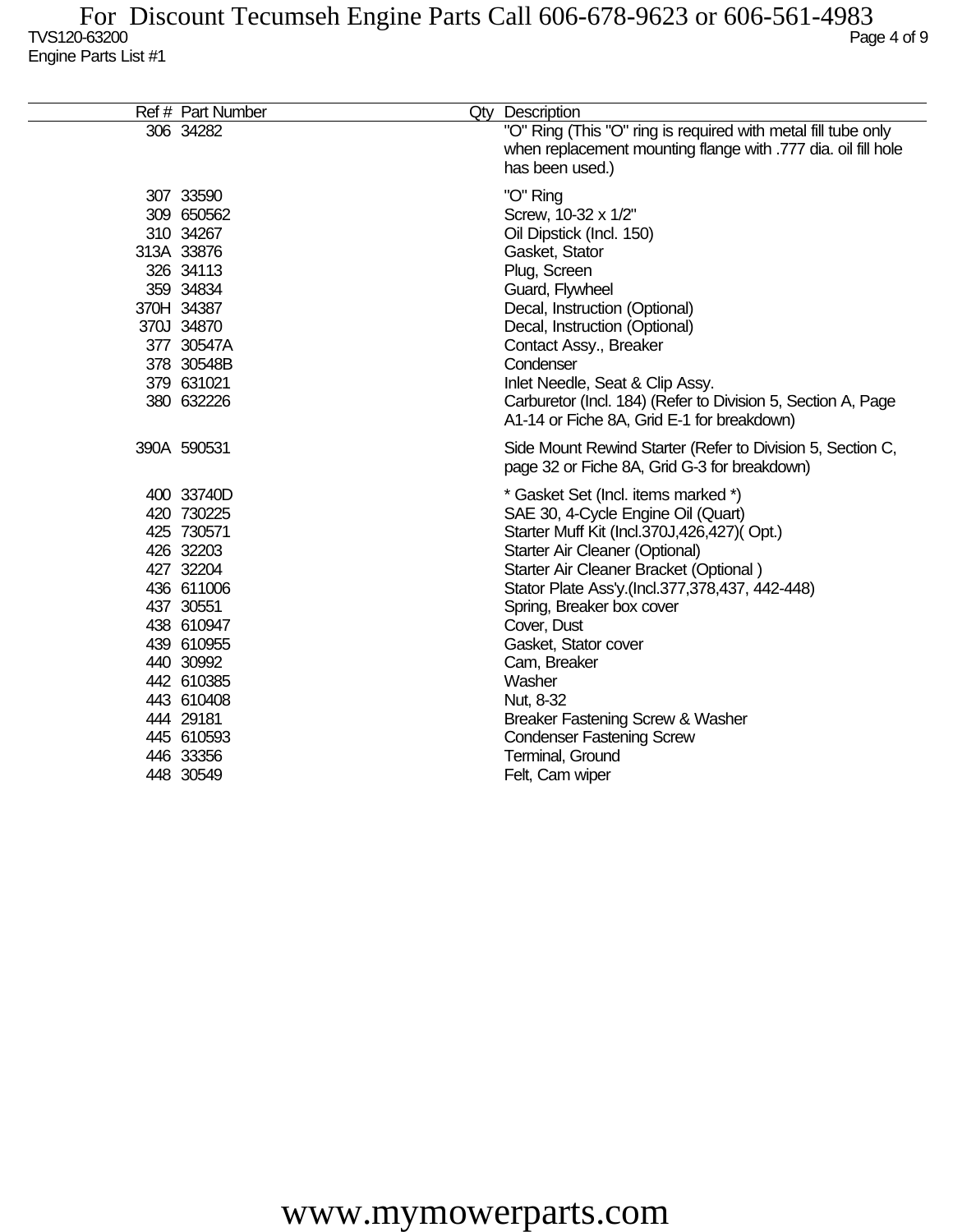TVS120-63200 Page 5 of 9 Engine Parts List #2 For Discount Tecumseh Engine Parts Call 606-678-9623 or 606-561-4983

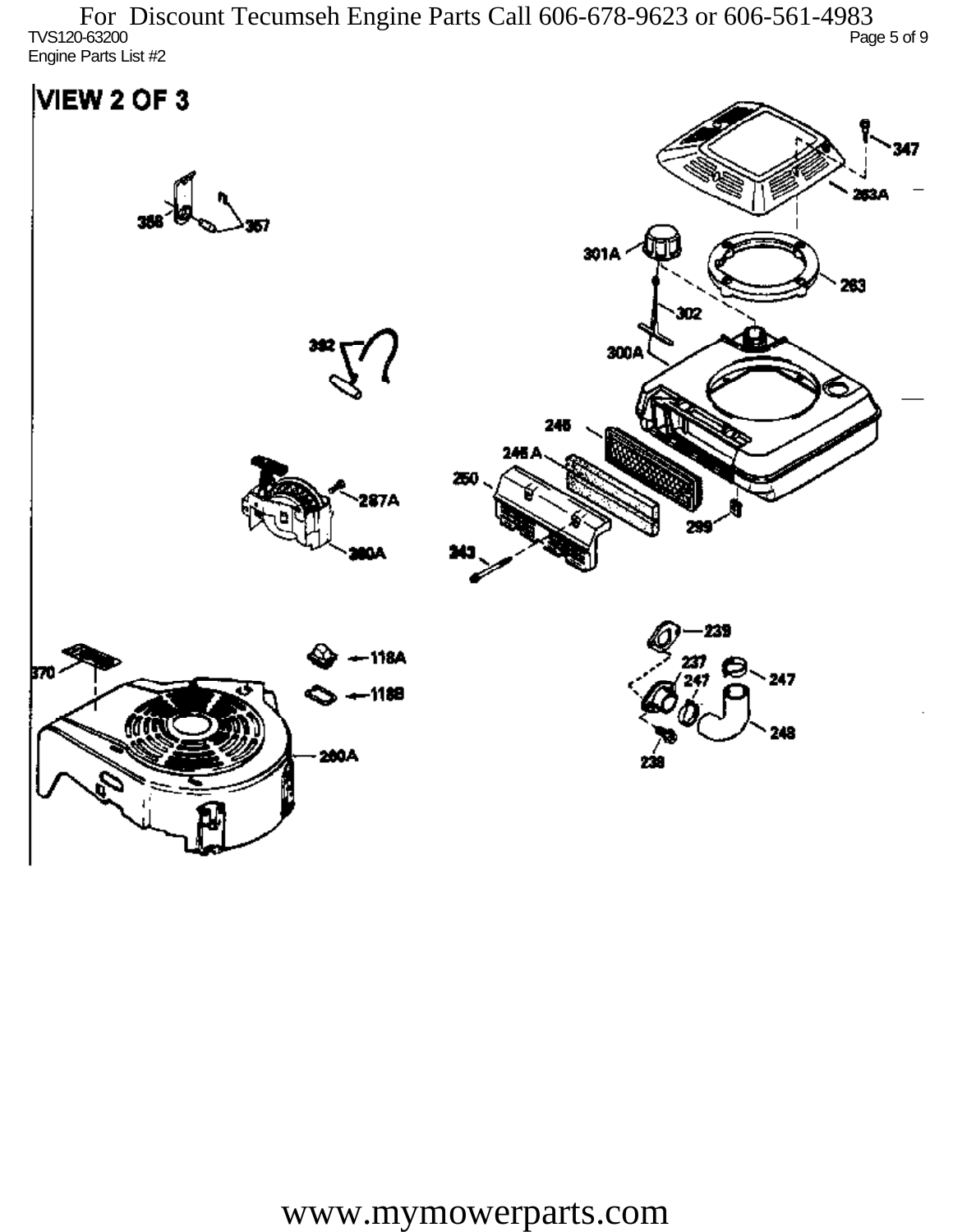|      | Ref # Part Number | Qty Description                                            |
|------|-------------------|------------------------------------------------------------|
|      | 12A 34695         | Elbow, Breather tube                                       |
|      | 64A 8345          | Washer, Flat                                               |
|      | 64 30063          | Screw, Torx T-30, 1/4-20 x 1/2"                            |
|      | 118 730194        | Rope Guide Kit (Use as required)                           |
|      | 127 650691        | Washer, Flat                                               |
|      | 129 650818        | Screw, 5/16-18 x 1-1/2"                                    |
|      | 167 650688        | Screw, 10-32 x 1" (Drilled thru)                           |
|      | 168 32924         | Spring, Speed adjusting screw                              |
|      | 201 33150         | Bracket, Over-ride                                         |
|      | 238 28820         | Screw, 10-32 x 1/2"                                        |
|      | 239A 27272A       | Gasket, Air cleaner                                        |
|      | 243 650152        | Screw, 8-32 x 3/8"                                         |
|      | 245 30727         | Filter, Air cleaner                                        |
|      | 246E 35435        | Filter, Pre-air (Use as required)                          |
|      | 250D 31715        | Cover, Air cleaner                                         |
|      | 275E 35771        | Muffler (Incl. 274)                                        |
|      | 287A 650735       | Screw, 10-24 x 3/8" (Use as required)                      |
| 287A |                   | Pop Rivet (3/16" Dia.) (Purchase loca lly)                 |
|      | 300A 34476        | Fuel Tank (Incl. 292 & 301)                                |
|      | 313A 33876        | Gasket, Stator                                             |
|      | 326 34113         | Plug, Screen                                               |
|      | 359 34834         | Guard, Flywheel                                            |
|      | 370H 34387        | Decal, Instruction (Optional)                              |
|      | 370J 34870        | Decal, Instruction (Optional)                              |
|      | 370 550223        | Decal, Name                                                |
|      | 377 30547A        | Contact Assy., Breaker                                     |
|      | 378 30548B        | Condenser                                                  |
|      | 390A 590531       | Side Mount Rewind Starter (Refer to Division 5, Section C, |
|      |                   | page 32 or Fiche 8A, Grid G-3 for breakdown)               |
|      | 425 730571        | Starter Muff Kit (Incl.370J,426,427)(Opt.)                 |
|      | 426 32203         | Starter Air Cleaner (Optional)                             |
|      | 427 32204         | Starter Air Cleaner Bracket (Optional)                     |
|      | 436 611006        | Stator Plate Ass'y.(Incl.377,378,437, 442-448)             |
|      | 437 30551         | Spring, Breaker box cover                                  |
|      | 438 610947        | Cover, Dust                                                |
|      | 439 610955        | Gasket, Stator cover                                       |
|      | 440 30992         | Cam, Breaker                                               |
|      | 442 610385        | Washer                                                     |
|      | 443 610408        | Nut, 8-32                                                  |
|      | 444 29181         | Breaker Fastening Screw & Washer                           |
|      | 445 610593        | <b>Condenser Fastening Screw</b>                           |
|      | 446 33356         | Terminal, Ground                                           |
|      | 448 30549         | Felt, Cam wiper                                            |
|      |                   |                                                            |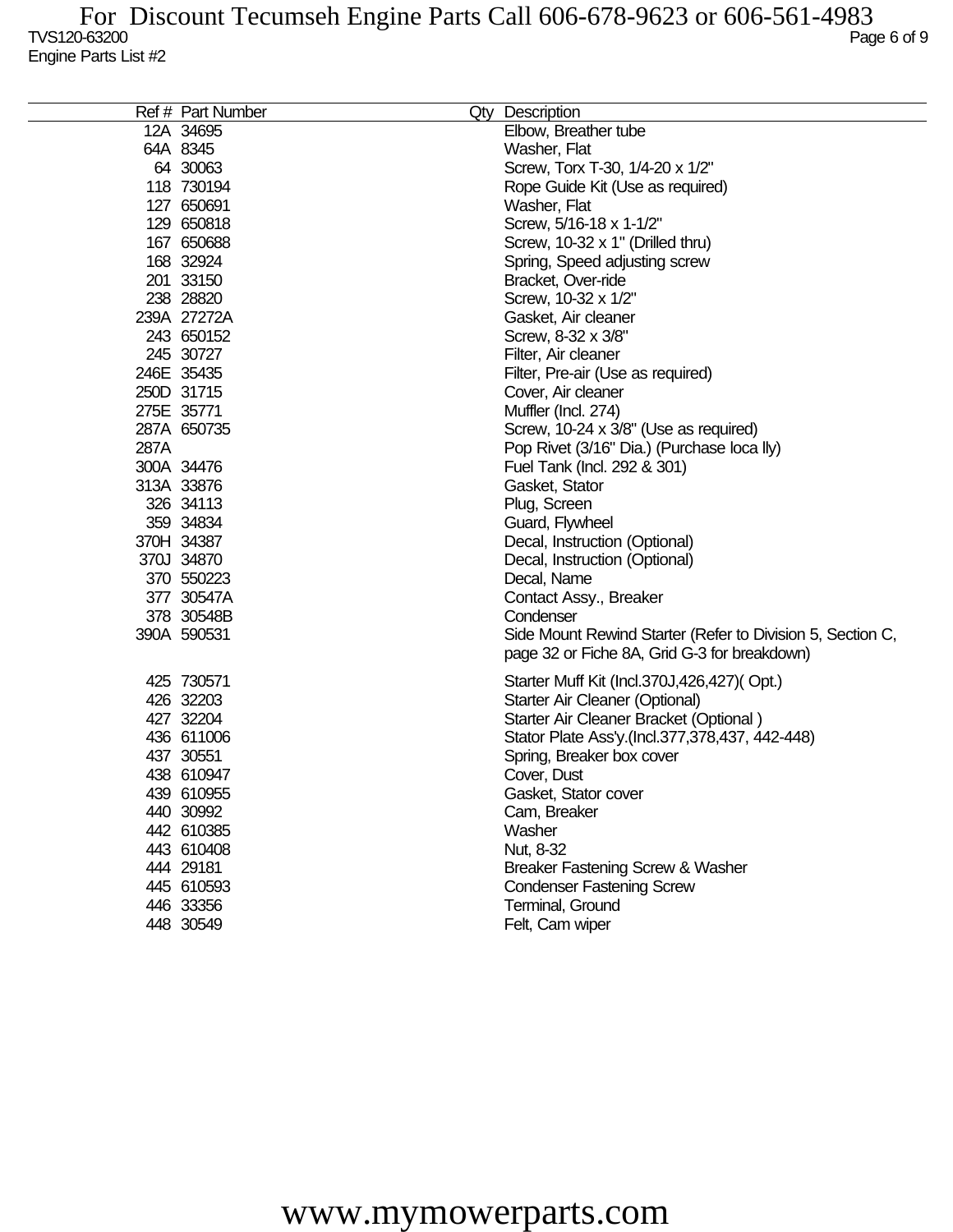TVS120-63200 Page 7 of 9 Engine Parts List #3 For Discount Tecumseh Engine Parts Call 606-678-9623 or 606-561-4983

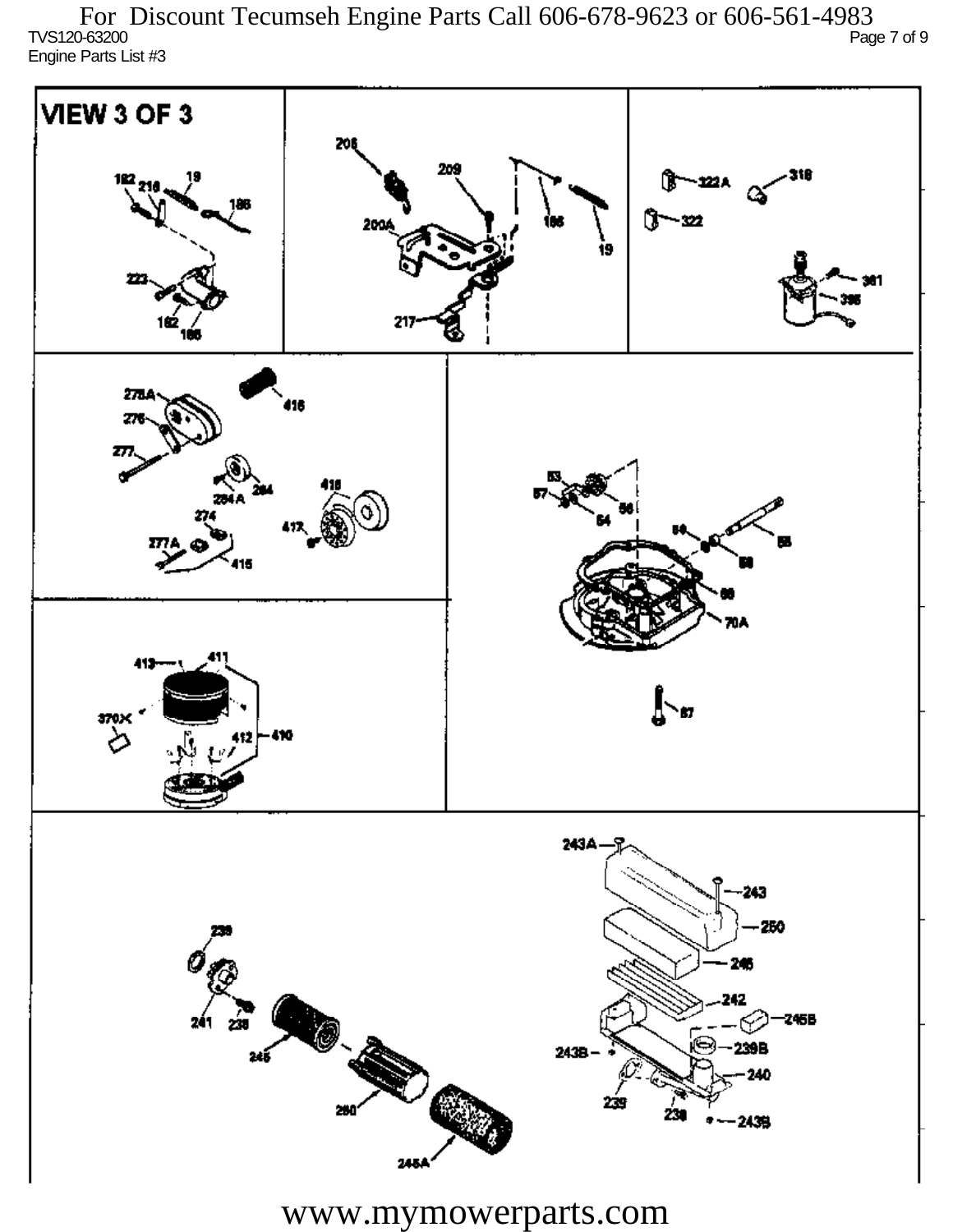| Ref # Part Number | Qty Description                                            |
|-------------------|------------------------------------------------------------|
| 12A 34695         | Elbow, Breather tube                                       |
| 19 33578          | Spring, Governor                                           |
| 64A 8345          | Washer, Flat                                               |
| 64 30063          | Screw, Torx T-30, 1/4-20 x 1/2"                            |
| 69 35261          | * Gasket, Mounting flange                                  |
| 118 730194        | Rope Guide Kit (Use as required)                           |
| 127 650691        | Washer, Flat                                               |
| 129 650818        | Screw, 5/16-18 x 1-1/2"                                    |
| 167 650688        | Screw, 10-32 x 1" (Drilled thru)                           |
| 168 32924         | Spring, Speed adjusting screw                              |
| 182 30088A        | Screw, 1/4-28 x 1"                                         |
| 185 33739         | Pipe, Intake                                               |
| 186 34337         |                                                            |
| 201 33150         | Link, Governor spring                                      |
|                   | Bracket, Over-ride                                         |
| 206 610973        | Terminal (Use as required)                                 |
| 209 30200         | Screw, 10-24 x 9/16"                                       |
| 223 650142        | Screw, 1/4-20 x 1-1/8"                                     |
| 238 28820         | Screw, 10-32 x 1/2"                                        |
| 239A 27272A       | Gasket, Air cleaner                                        |
| 242 31914         | Bracket, Air cleaner                                       |
| 243 650152        | Screw, 8-32 x 3/8"                                         |
| 245 30727         | Filter, Air cleaner                                        |
| 246E 35435        | Filter, Pre-air (Use as required)                          |
| 250D 31715        | Cover, Air cleaner                                         |
| 274 26754A        | * Gasket, Exhaust (Use as required)                        |
| 274 33670A        | * Gasket, Exhaust                                          |
| 275E 35771        | Muffler (Incl. 274)                                        |
| 277A 30063        | Screw, Torx T-30, 1/4-20 x 1/2" (Use as req.)              |
| 277 650795        | Screw, 1/4-20 x 2-1/4" (Use as requir ed)                  |
| 277 650774        | Screw, 1/4-20 x 2-3/8" (Use as requir ed)                  |
| 277 792005        | Screw, 1/4-20 x 2-1/2" (Use as requir ed)                  |
| 313A 33876        | Gasket, Stator                                             |
| 326 34113         | Plug, Screen                                               |
| 359 34834         | Guard, Flywheel                                            |
| 370H 34387        | Decal, Instruction (Optional)                              |
| 370J 34870        | Decal, Instruction (Optional)                              |
| 377 30547A        | Contact Assy., Breaker                                     |
| 378 30548B        | Condenser                                                  |
| 390A 590531       | Side Mount Rewind Starter (Refer to Division 5, Section C, |
|                   | page 32 or Fiche 8A, Grid G-3 for breakdown)               |
| 410 730574        | Debris Screen Kit(Incl.370H,411-413)(Opt.)                 |
| 411 35596         | Screen, Debris (Optional)                                  |
| 412 35597         | Bracket, Debris screen (Optional)                          |
| 413 650910        | Screw, 8-32 x 1/4 (Optional)                               |
| 415 730162        | Muffler Adapter Kit(Incl.274,277)(Use as req)              |
| 425 730571        | Starter Muff Kit (Incl.370J,426,427)(Opt.)                 |
| 426 32203         | Starter Air Cleaner (Optional)                             |
| 427 32204         |                                                            |
|                   | Starter Air Cleaner Bracket (Optional)                     |
| 436 611006        | Stator Plate Ass'y.(Incl.377,378,437, 442-448)             |
| 437 30551         | Spring, Breaker box cover                                  |
| 438 610947        | Cover, Dust                                                |
| 439 610955        | Gasket, Stator cover                                       |
| 440 30992         | Cam, Breaker                                               |
| 442 610385        | Washer                                                     |
| 443 610408        | Nut, 8-32                                                  |
| 444 29181         | Breaker Fastening Screw & Washer                           |
| 445 610593        | <b>Condenser Fastening Screw</b>                           |